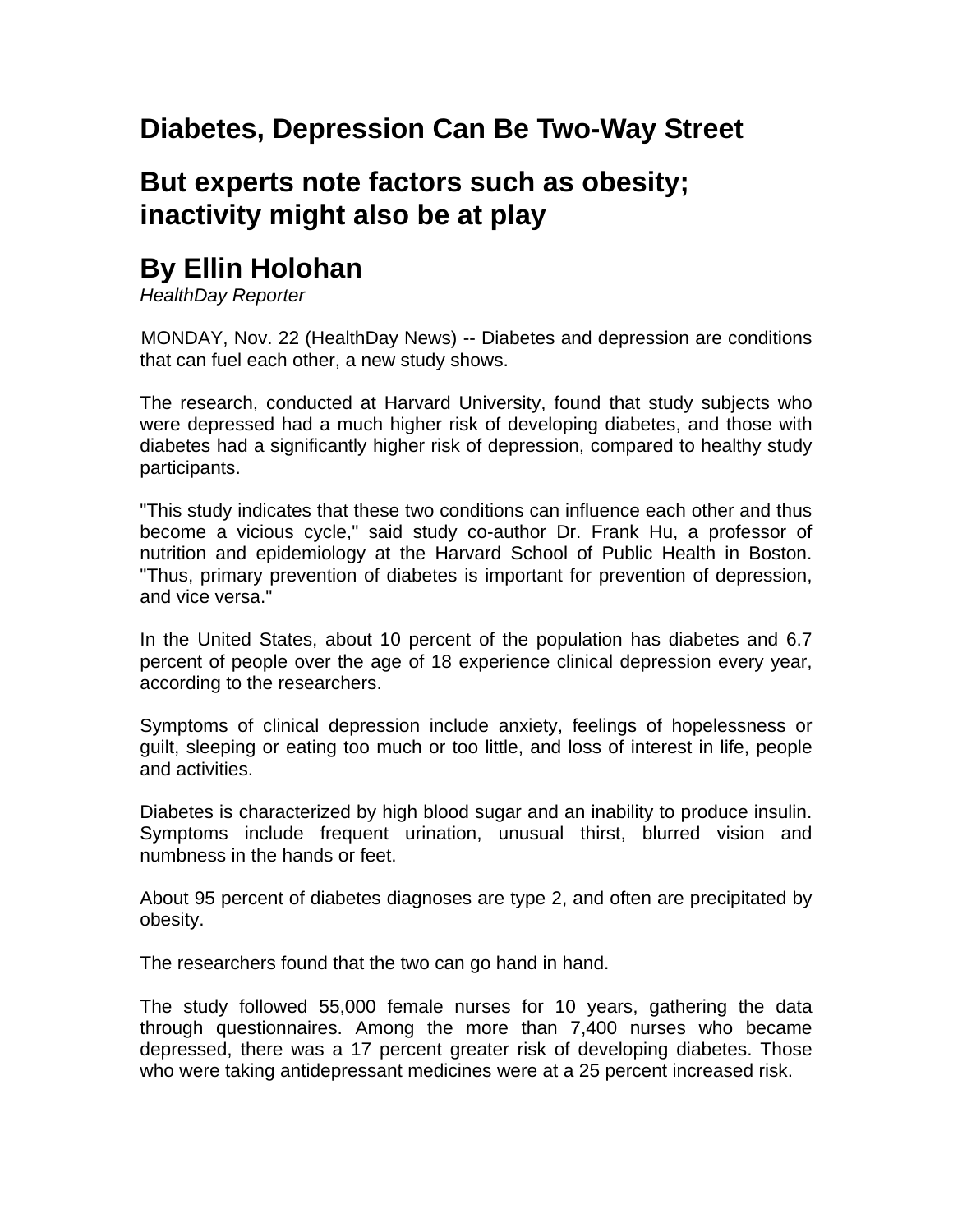On the other hand, the more than 2,800 participants who developed diabetes were 29 percent more likely to become depressed, with those taking medications having an even higher risk that increased as treatment became more aggressive.

Tony Z. Tang, adjunct professor in the department of psychology at Northwestern University, said that participants who were taking medications for their conditions fared worse because their illnesses were more severe.

"None of these treatments are cures, unlike antibiotics for infections. So, depressed patients on antidepressants and diabetic patients on insulin still frequently suffer from their main symptoms," said Tang. "These patients fare worse in the long run because they were much worse than the other patients to start with."

Tang cautioned against drawing too many conclusions from the study. He noted that the correlations between diabetes and depression declined markedly when excessive weight and inactivity were controlled for in the study.

"This suggests that much of the observed correlation between depression and diabetes comes from confounding variables," he said. "In layman's terms, being fat and having an unhealthy lifestyle makes people more likely to be depressed, and [also] more likely to have diabetes."

But if research establishes a strong connection between the two illnesses it could advance treatment, Tang added.

"If a substantial causal connection is established between the two disorders, it would be rather novel and it could potentially change how we understand and treat both disorders," Tang said.

Dr. Joel Zonszein, director of the Clinical Diabetes Center at Montefiore Medical Center in New York City, said establishing causal relationships is difficult in a study based on questionnaires because self-reports can be inaccurate.

"This is not ideal," he said. "It's difficult to say what is causing what, if one is causing the other. This is very difficult to elucidate."

A large, controlled, randomized study is needed, said Zonszein, who is also a professor of clinical medicine at Albert Einstein College of Medicine, in New York City.

But he praised the research, noting that tracking such as large number of subjects "over a long period of time" strengthened the findings.

Hu, also a professor of medicine at Harvard University, said the study conclusions were valid. When two conditions share the same risk factors (obesity